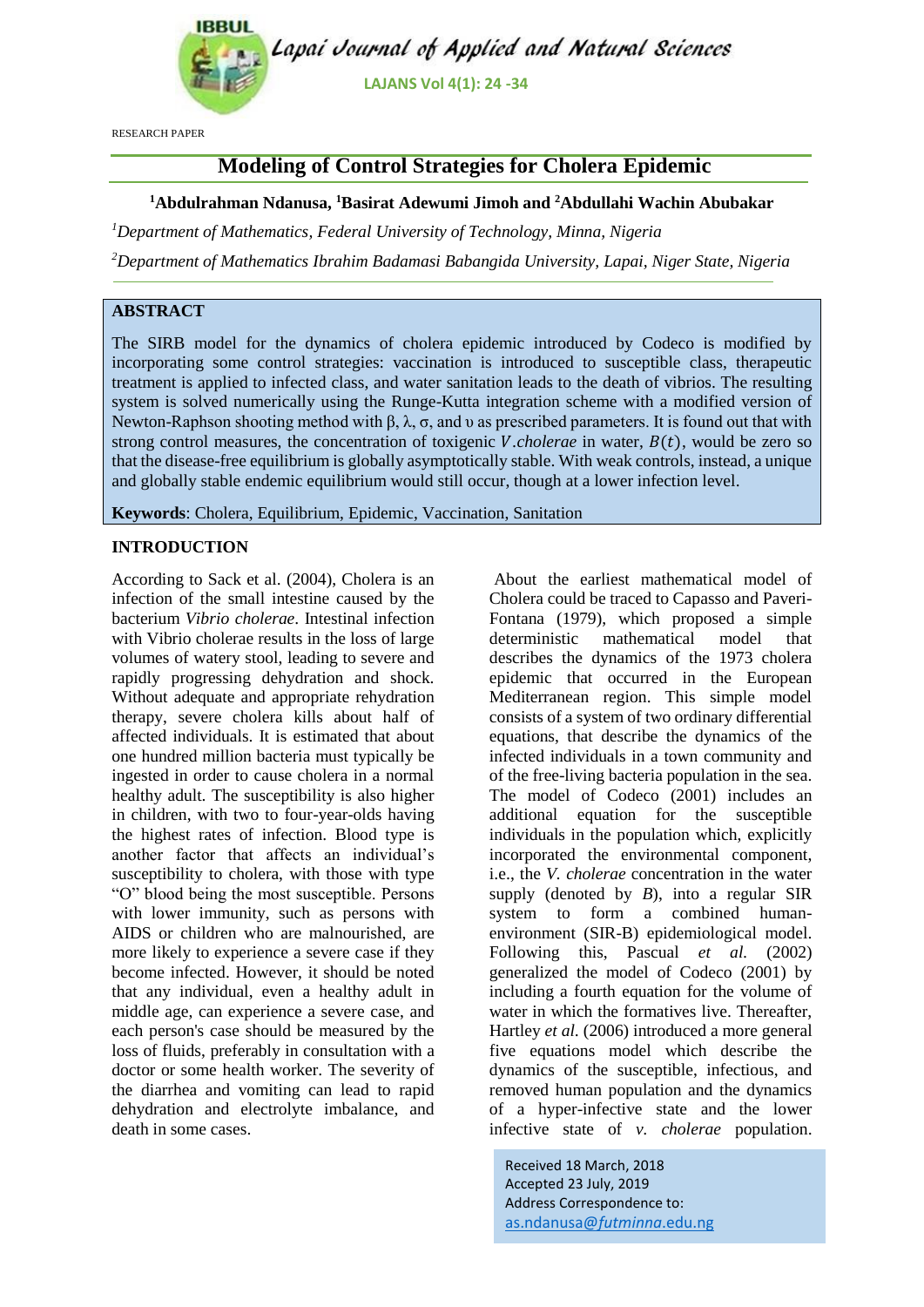Pascual *et al.* (2008) examined the prediction ability of a semi-mechanistic time series model that incorporates the El Nino Southern Oscillation (ENSO) and the non-linear dynamics of the disease itself, through changes in the population levels of immunity.

This research is an attempt to investigate the effect of certain control strategies applied to the model of Codeco (2001), with a view to equipping public health practitioners with necessary and adequate information for the prevention and control of Cholera epidemic.

#### **METHODOLOGY**

#### **Model Formulation**

A cholera epidemic model which was first proposed by Codeco (2001) is considered. In this model, the concentration of cholera in water supply, denoted by  $B(\tau)$ , is incorporated into a regular SIR model to form a combined human environment (SIR-B) epidemiological model. The model is represented by (1).

$$
\begin{aligned}\n\frac{dS}{d\tau} &= nH - nS - \frac{aBS}{K + B} \\
\frac{dI}{d\tau} &= \frac{aBS}{K + B} - rI \\
\frac{dB}{d\tau} &= el - mB \\
\frac{dR}{d\tau} &= rI - nR\n\end{aligned}
$$
\n(1)

where  $S$  is the number of susceptibles,  $I$  is the number of infected,  $R$  is the number of recovered,

 $B$  is the concentration of toxigenic  $V$ , cholerae in water,  $H$  is total human population,  $n$  is natural birth rate, r is the recovery rate,  $m =$  $mb - nb$  is the net death rate of *V*. *cholerae*,  $mb$  is the loss rate of *V*. *cholerae* in the aquatic environment,  $nb$  is the growth rate of *V*. *cholerae* in the aquatic environment,  $e$  is the contribution of each infected person to the population of *V. cholerae* in the aquatic environment,  $\frac{dB}{K+B}$  is the incidence, which determines the rate of new infection,  $\alpha$  is contact rate with contaminated water,  $K$  is the half saturation rate.

We modify the model represented by adding the following three controls: vaccination, therapeutic treatment and water sanitation. Also, four assumptions are made thus.

- i. Vaccination is introduced to susceptible at a rate of  $\nu$  so that  $\nu S$ individual per time are removed from the susceptible class and added to the recovered class
- ii. Therapeutic treatment is applied to infected at a rate  $u$  so that  $uI$  individual per time are removed from the infected class and added to the recovered class.
- iii. Water sanitation leads to the death of  $V$ . *cholerae* at a rate of  $W$ .
- iv. Another type of vaccination is applied to (some) newborns so that only a person  $(0 < p \le 1)$  for individuals entering the total populations are susceptible

Consequently, the model represented by (2) is obtained.

$$
\begin{aligned}\n\frac{dS}{dt} &= p n H - (n + v)S - \frac{aBS}{K + B} \\
\frac{dI}{dt} &= \frac{aBS}{K + B} - (r + u)I \\
\frac{dB}{dt} &= el - (m + w)B \\
\frac{dR}{dt} &= (1 - p) n H + (r - n + u)I - nR + vS\n\end{aligned}
$$

#### **Non-Dimensionalization**

The model is non-dimensionalized using the parameter  $t = (n + v)\tau$ ,  $S' = \frac{n+v}{m!}$  $\frac{n+v}{pnH}S, \quad I' =$  $n+v$  $\frac{n+v}{pnH}I$ ,  $B' = \frac{n+v}{pnH}$  $\frac{n+v}{pnH}B$  and  $R' = \frac{n+v}{pnH}$  $\frac{n+v}{pnH}R$ . This results in

$$
\begin{aligned}\n\frac{dS}{dt} &= 1 - S - \frac{\beta BS}{\alpha + B} \\
\frac{dI}{dt} &= \frac{\beta BS}{\alpha + B} - \gamma I \\
\frac{dB}{dt} &= \sigma I - \nu B \\
\frac{dR}{dt} &= \lambda + \pi I - \eta R + \delta S\n\end{aligned}
$$
\n(3)

In order to further reduce the parameters, we let  $\gamma = \sigma = \pi$ , to obtain the following equations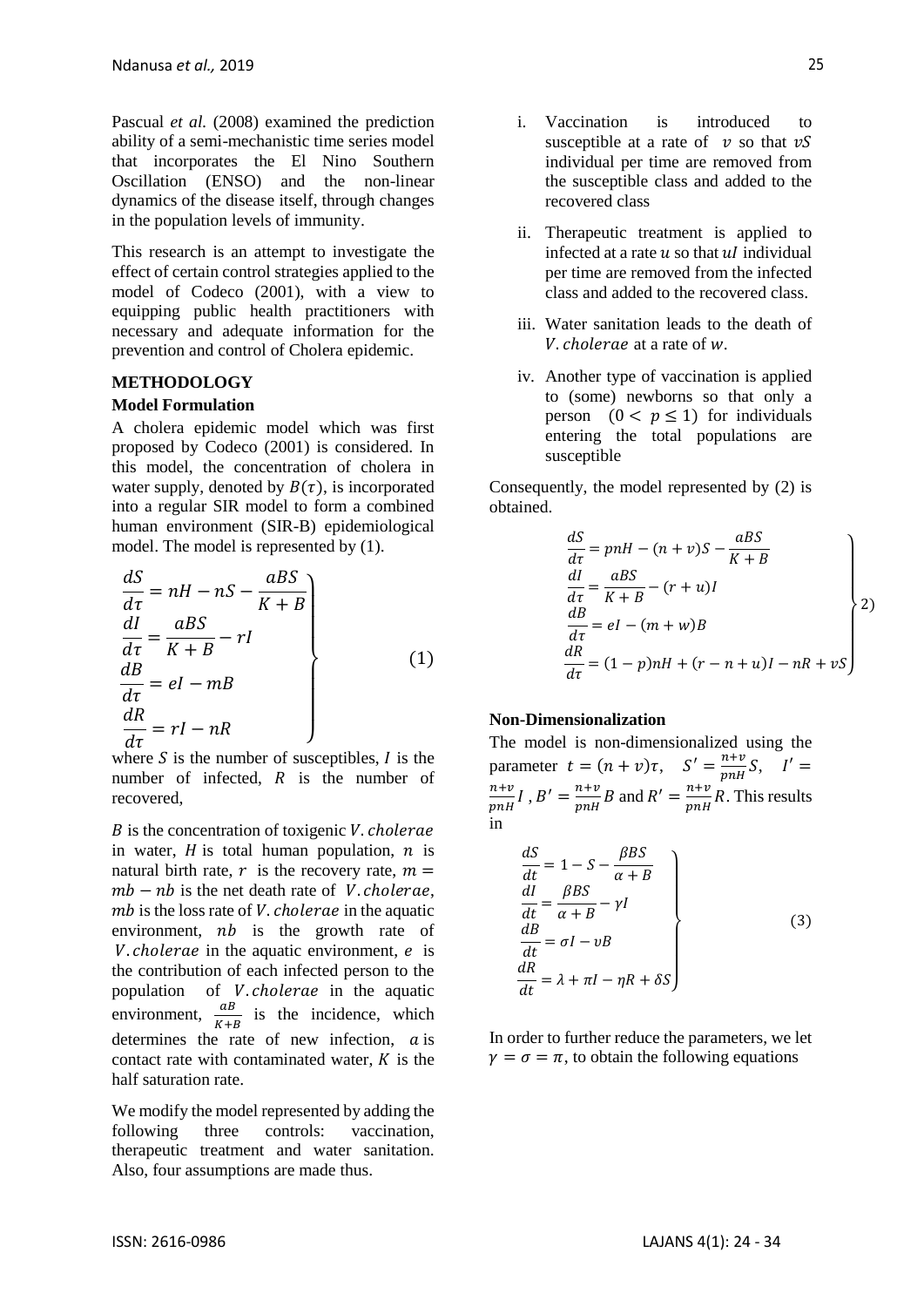$$
\begin{aligned}\n\frac{dS}{dt} &= 1 - S - \frac{\beta BS}{\alpha + B} \\
\frac{dI}{dt} &= \frac{\beta BS}{\alpha + B} - \sigma I \\
\frac{dB}{dt} &= \sigma I - \nu B \\
\frac{dR}{dt} &= \lambda + \sigma I - \eta R + \delta S\n\end{aligned}
$$
\n(4)

where,  $\beta$  is the contact rate with contaminated water parameter.

 $\alpha$  is the water treatment parameter

 $\sigma$  is the infected rate parameter

 $\nu$  is the vibrios death rate parameter  $\lambda$  is the vaccine introduced to the new born parameter

 $\eta$  is the natural birth rate parameter

 $\delta$  is the vaccine introduced to susceptible parameter

#### **Equilibria**

Considering the first three equations of system (3)

$$
\begin{aligned}\n\frac{dS}{dt} &= 1 - S - \frac{\beta BS}{\alpha + B} \\
\frac{dI}{dt} &= \frac{\beta BS}{\alpha + B} - \sigma I \\
\frac{dB}{dt} &= \sigma I - \nu B\n\end{aligned} \tag{5}
$$

We set

$$
\frac{dS}{dt} = \frac{dI}{dt} = \frac{dB}{dt} = 0\tag{6}
$$

Then the steady state of the system (4) satisfy the following algebraic system

$$
1 - S - \frac{\beta BS}{\alpha + B} = 0
$$
  
\n
$$
\frac{\beta BS}{\alpha + B} - \sigma I = 0
$$
  
\n
$$
\sigma I - \nu B = 0
$$
\n(7)

There are two steady states for system (5): when  $S(t) = 1$  and  $I(t) = B(t) = 0$  for all t. The first corresponds to the situation with no infection present and the entire population is susceptible, that is, disease free equilibrium. Thus,

$$
1 - S - \frac{\beta BS}{\alpha + B} = 0\tag{8}
$$

If  $I = 0, B = 0$  it implies  $S = 1$ . Therefore  $P_1(S, I, B) = (1, 0, 0)$ . The second corresponds to an endemic steady state (endemic equilibrium) with constant number in the

population infected; this biologically reasonable only when  $S(t) < 1$ , that is when  $R_0 > 1$ , where  $R_0$  is the basic reproduction rate of the infection:

$$
P_2(S, I, B) = \frac{1 + v\alpha}{1 + \beta}, -\frac{\beta + v\alpha}{(1 + \beta)\sigma}, -\frac{\beta + v\alpha}{(1 + \beta)v}
$$
\n(9)

$$
P_2(S, I, B) = (C_1, C_2, C_3)
$$
\n(10)

Where

$$
C_1 = \frac{1 + \nu \alpha}{1 + \beta}, C_2 = -\frac{\beta + \nu \alpha}{(1 + \beta)\sigma}, C_3 = -\frac{\beta + \nu \alpha}{(1 + \beta)\nu}
$$

#### **Stability Analysis**

The jacobian matrices of (5) is

$$
Df(S, I, B) = \begin{pmatrix} -1 - \beta B & 0 & \frac{-\beta S \alpha}{(\alpha + \beta)^2} \\ \beta B & -\sigma & \frac{\beta S \alpha}{(\alpha + \beta)^2} \\ 0 & \sigma & -v \end{pmatrix}
$$
(11)

The linearization of (7) at  $P_1$  is

$$
Df(100) = \begin{pmatrix} -1 & 0 & -k \\ 0 & -\sigma & k \\ 0 & \sigma & -v \end{pmatrix}
$$
 (12)

where  $K = \frac{-\beta}{\alpha}$  $\frac{\pi}{\alpha}$ , and the eigenvalue relation is computed to as

$$
\lambda_1 = -1
$$
\n
$$
\lambda_2 = -(\sigma + v) + \frac{\sqrt{(\sigma + v)^2 - 4(\sigma v + \sigma k)}}{2}
$$
\n
$$
\lambda_3 = -(\sigma + v) - \frac{\sqrt{(\sigma + v)^2 - 4(\sigma v + \sigma k)}}{2}
$$
\n(13)

- 1. If  $(\sigma + v)^2 4(\sigma v + \sigma k) > 0$  the eigenvalues are real, unequal and negative. Hence, the critical point (1,0,0) is an asymptotically stable improper node of the system.
- 2. If  $(\sigma + v)^2 4(\sigma v + \sigma k) = 0$  the eigenvalues are negative. Hence, the critical point (1,0,0) is asymptotically stable.
- 3. 3 If  $(\sigma + v)^2 4\sigma(v + k) < 0$  we have one negative root and two complex root whose real part are equal and negative. Hence, the critical point (1,0,0) is globally asymptotically stable.

The linearization at  $P_2$  is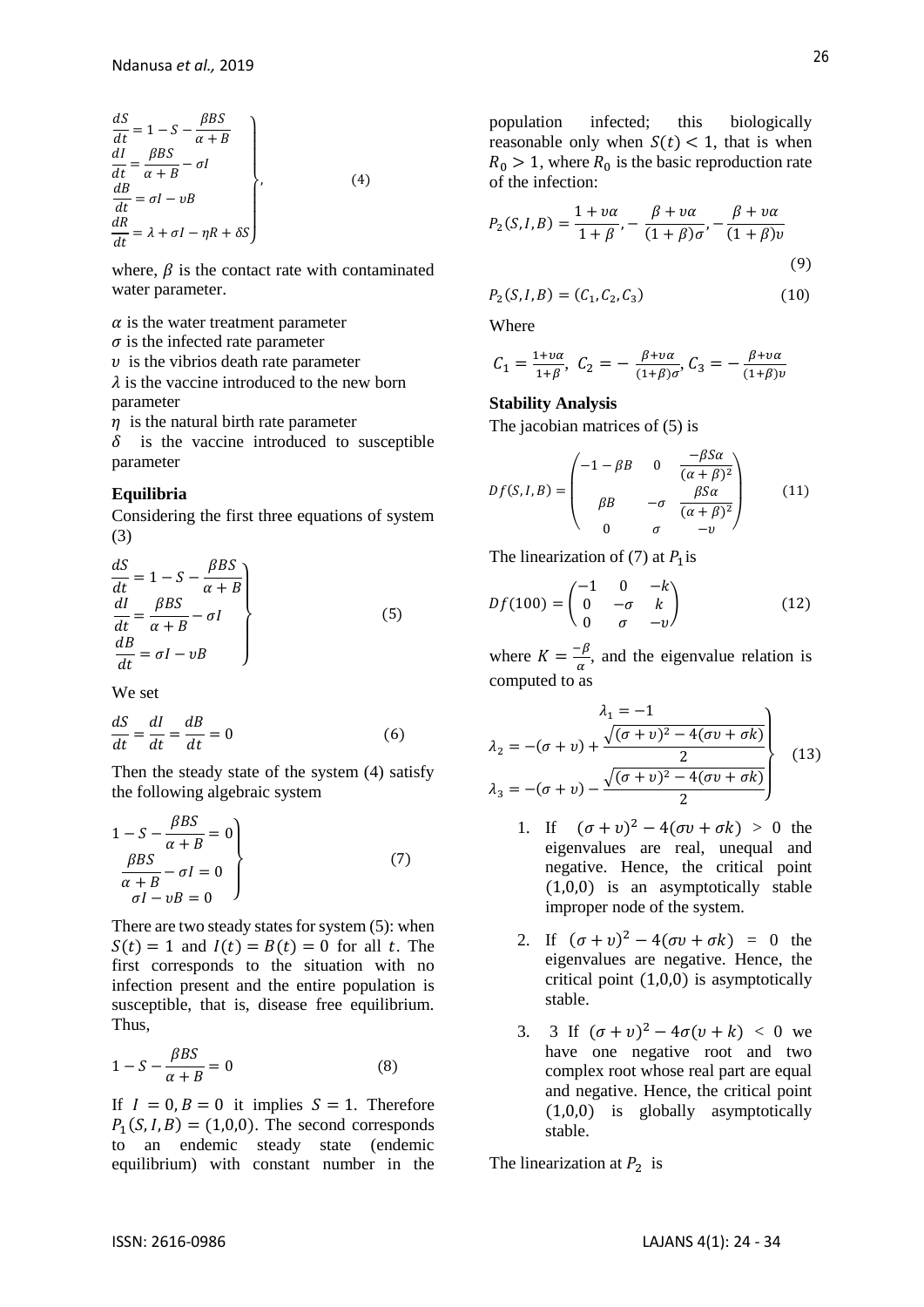$$
Df(C_1, C_2, C_3) = \begin{pmatrix} -1 - C_3 \beta, & 0 & \frac{-\beta C_{1\alpha}}{(\alpha + \beta)^2} \\ C_3 \beta & -\sigma & \frac{\beta C_{1\alpha}}{(\alpha + \beta)^2} \\ 0 & \sigma & -v \end{pmatrix} = \begin{pmatrix} q_1 & q_2 & -q_2 \\ q_3 & -\sigma & q_2 \\ 0 & \sigma & -v \end{pmatrix}
$$
(14)

where  $q_{1} = -1 - C_3 \beta$ ,  $q_2 = \frac{\beta C_{1\alpha}}{( \alpha + \beta)}$  $\frac{\rho c_{1\alpha}}{(\alpha+\beta)^2}$  and  $q_3 = C_3\beta$ , with the following eigenvalue relations

$$
\lambda_1 = \frac{1}{6}(A+B)^{\frac{1}{3}} - \frac{6c}{(A+B)^{\frac{1}{3}}} + \frac{1}{3}a
$$
\n
$$
\lambda_2 = -\frac{1}{12}(A+B)^{\frac{1}{3}} + \frac{3c}{(A+B)^{\frac{1}{3}}} + \frac{1}{3}a + \frac{1}{2}i\sqrt{3}\left(\frac{1}{6}(A+B)^{\frac{1}{3}} + \frac{6c}{(A+B)^{\frac{1}{3}}}\right)
$$
\n
$$
\lambda_3 = -\frac{1}{12}(A+B)^{\frac{1}{3}} + \frac{3c}{(A+B)^{\frac{1}{3}}} + \frac{1}{3}a - \frac{1}{2}i\sqrt{3}\left(\frac{1}{6}(A+B)^{\frac{1}{3}} + \frac{6c}{(A+B)^{\frac{1}{3}}}\right)
$$
\n(15)

### **RESULTS AND DISCUSSION**

We solve the differential system (4) numerically using the Runge-Kutta integration scheme with a modified version of Newton-Raphson shooting method. The results are presented in Figures 1 to 5.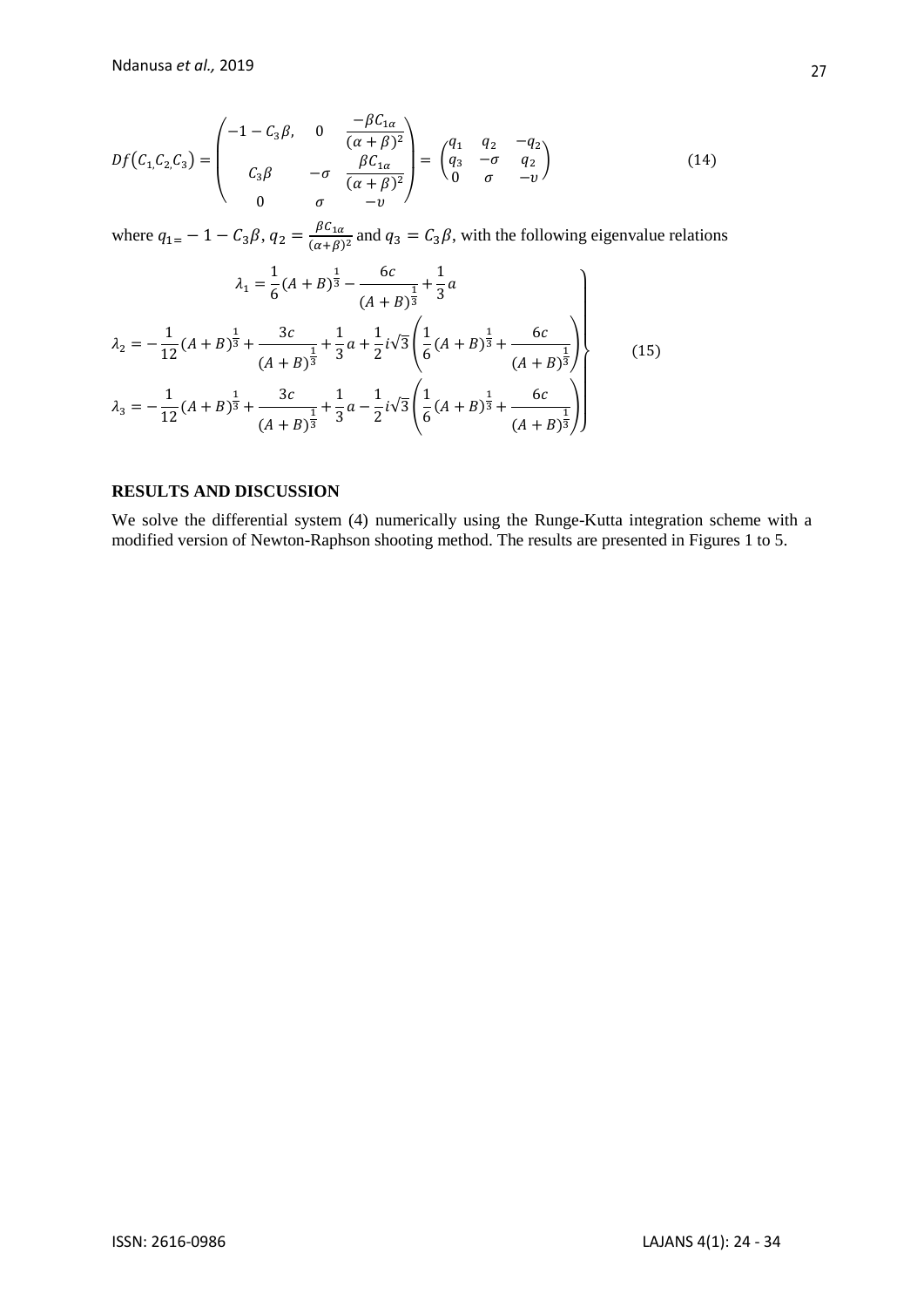

**Figure 1** Phase portrait of system (6) when  $\beta = 5$ ,  $\alpha = 3$ ,  $\sigma = 7$ ,  $\nu = 9$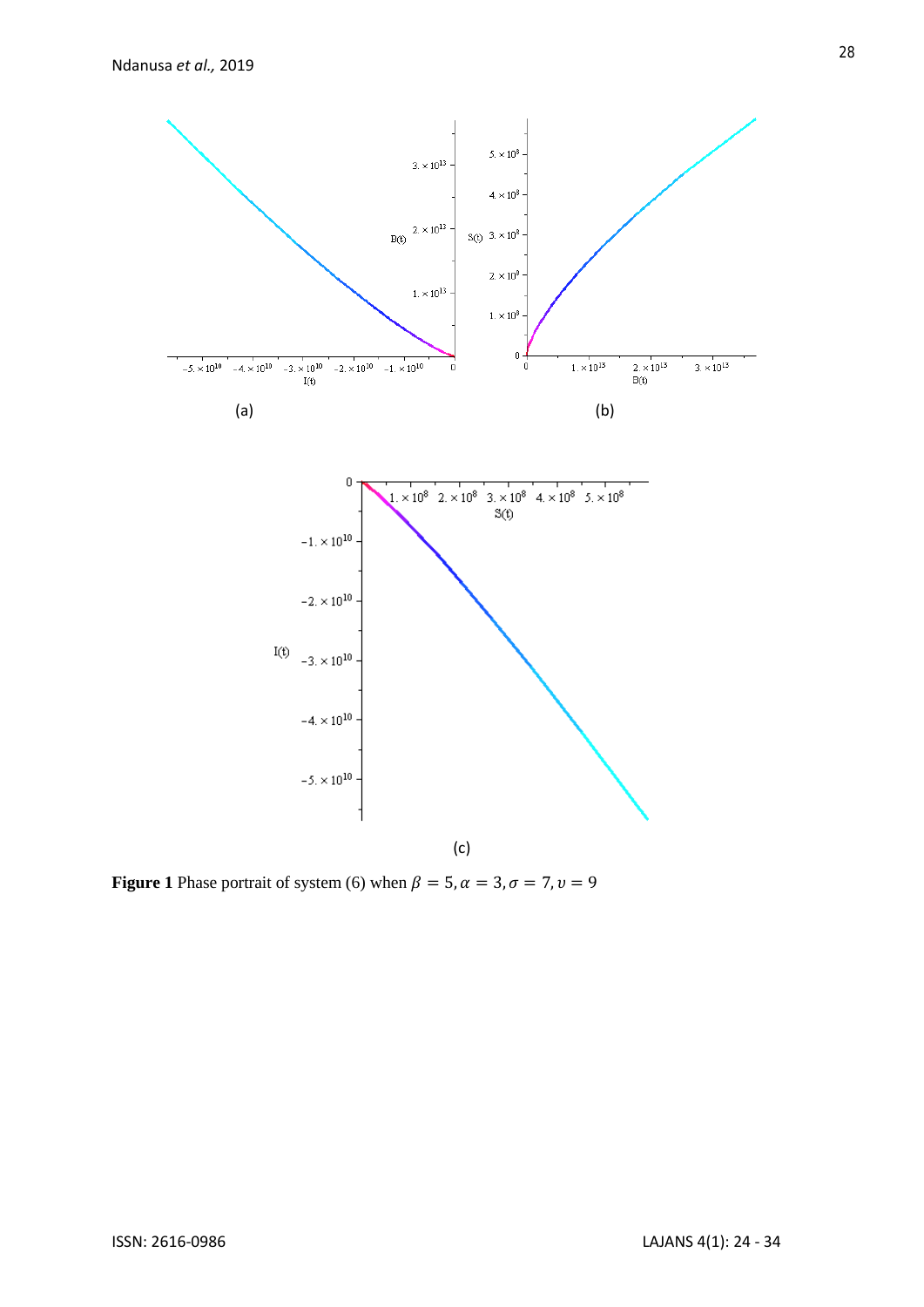

**Figure 2** Plots of  $S(t)$ ,  $I(t)$ ,  $R(t)$ ,  $B(t)$  against  $t$  for different values of  $\beta$  when  $v = 0.4$ ,  $\lambda = 2$ ,  $\sigma =$  $0.04, \eta = 1, \alpha = 2, \delta = 1$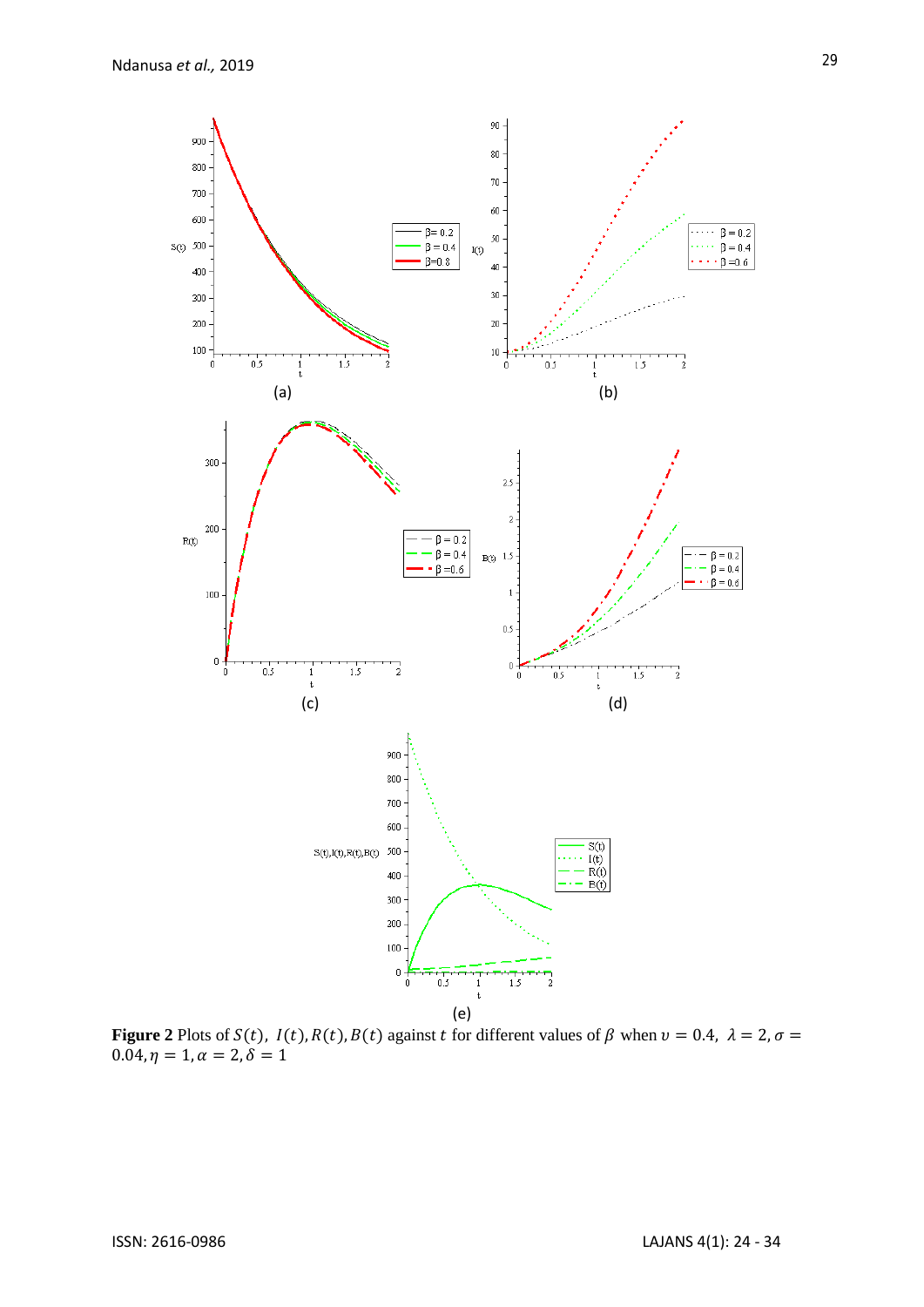

**Figure 3** Plots of  $S(t)$ ,  $I(t)$ ,  $R(t)$ ,  $B(t)$  against t for different values of v when  $\beta = 0.2$ ,  $\lambda = 2$ ,  $\sigma =$  $0.04, \eta = 1, \alpha = 2, \delta = 1$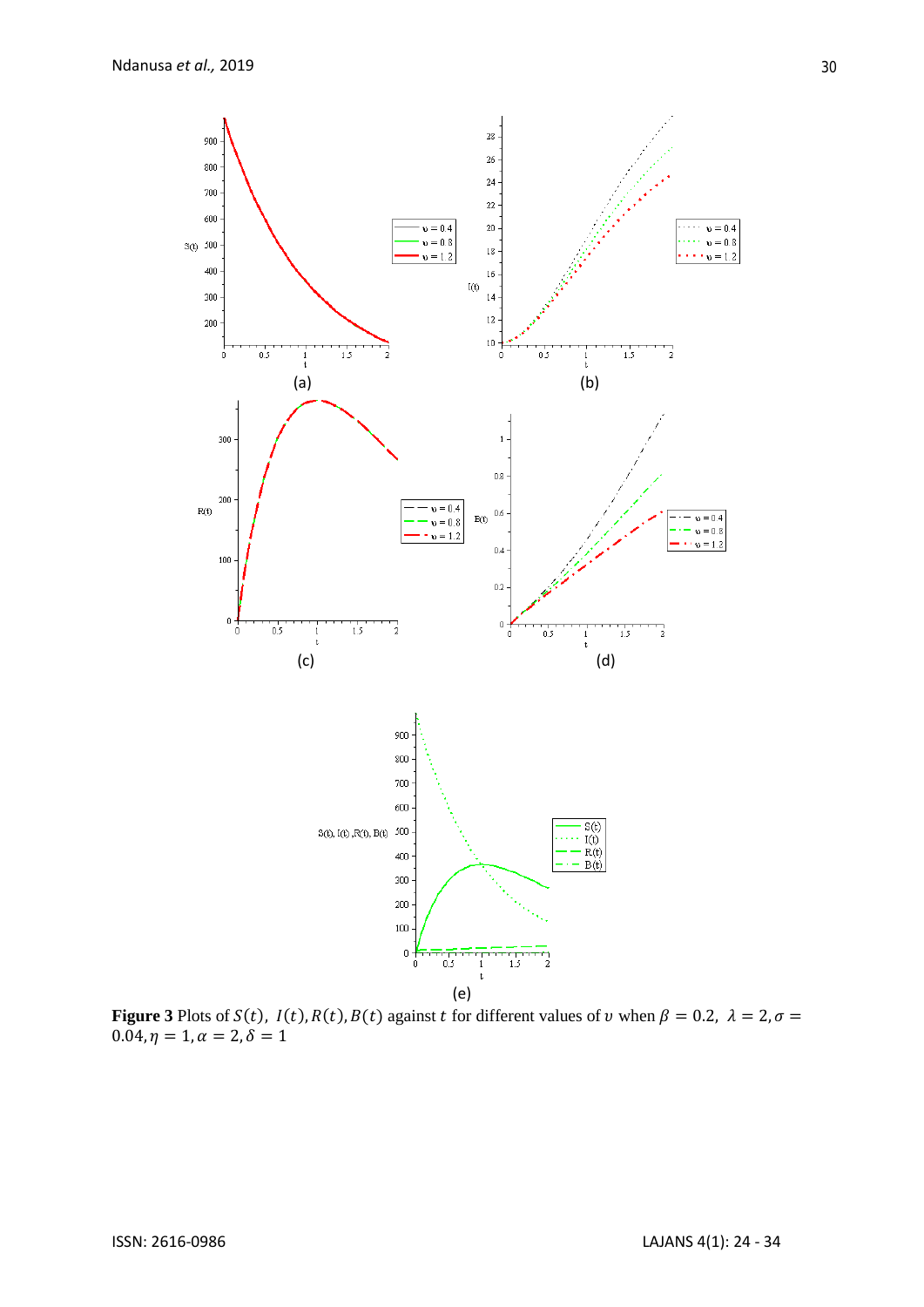

**Figure 4** Plots of  $S(t)$ ,  $I(t)$ ,  $R(t)$ ,  $B(t)$  against t for different values of  $\alpha$  when  $\beta = 0.2$ ,  $\lambda = 2$ ,  $\sigma =$  $0.04, \eta = 1, \upsilon = 2, \delta = 1$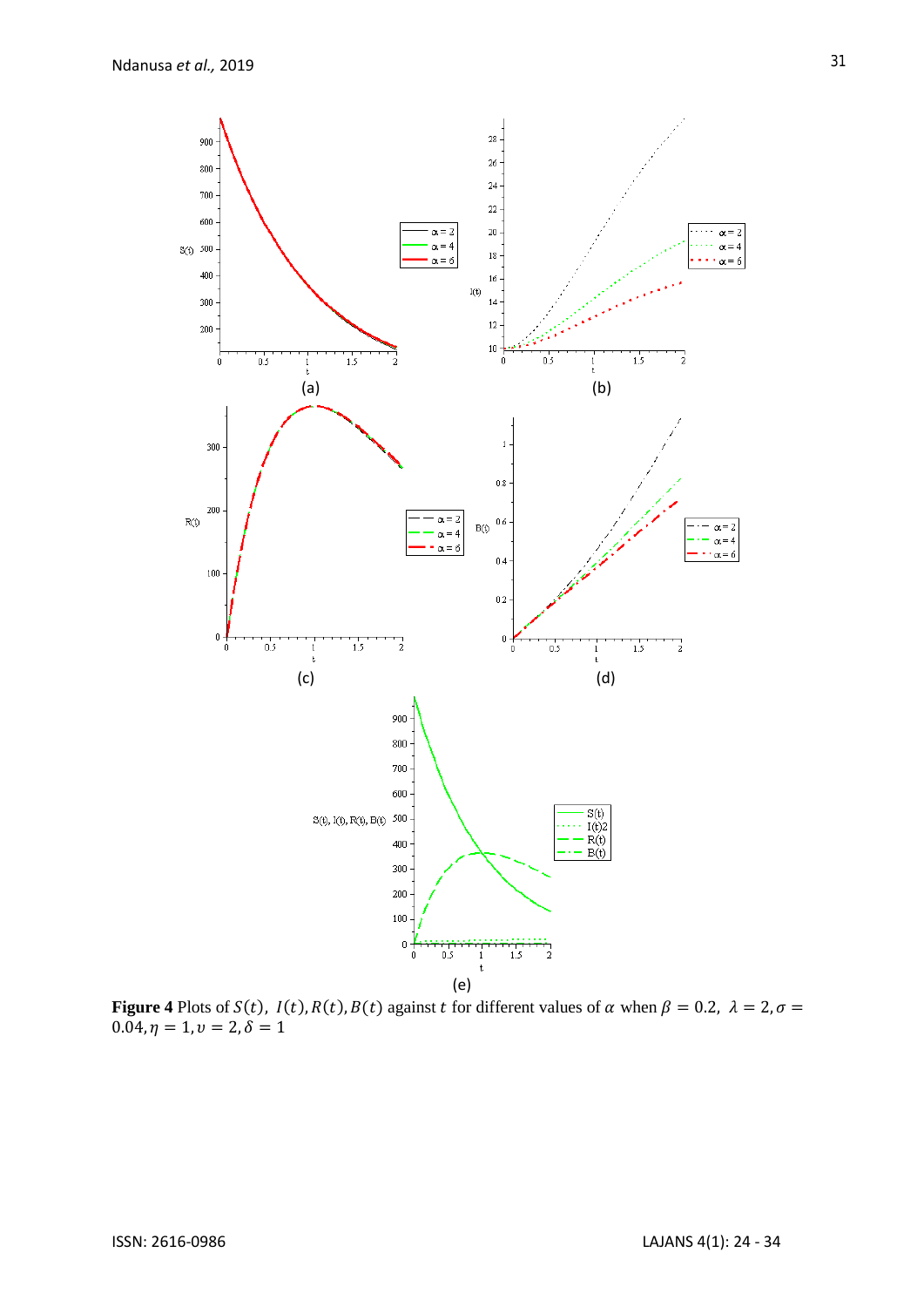

**Figure 4** Plots of  $S(t)$ ,  $I(t)$ ,  $R(t)$ ,  $B(t)$  against t for different values of  $\sigma$  when  $\beta = 0.2$ ,  $\lambda = 2$ ,  $\alpha =$  $2, \bar{\eta} = 1, \upsilon = 2, \delta = 1$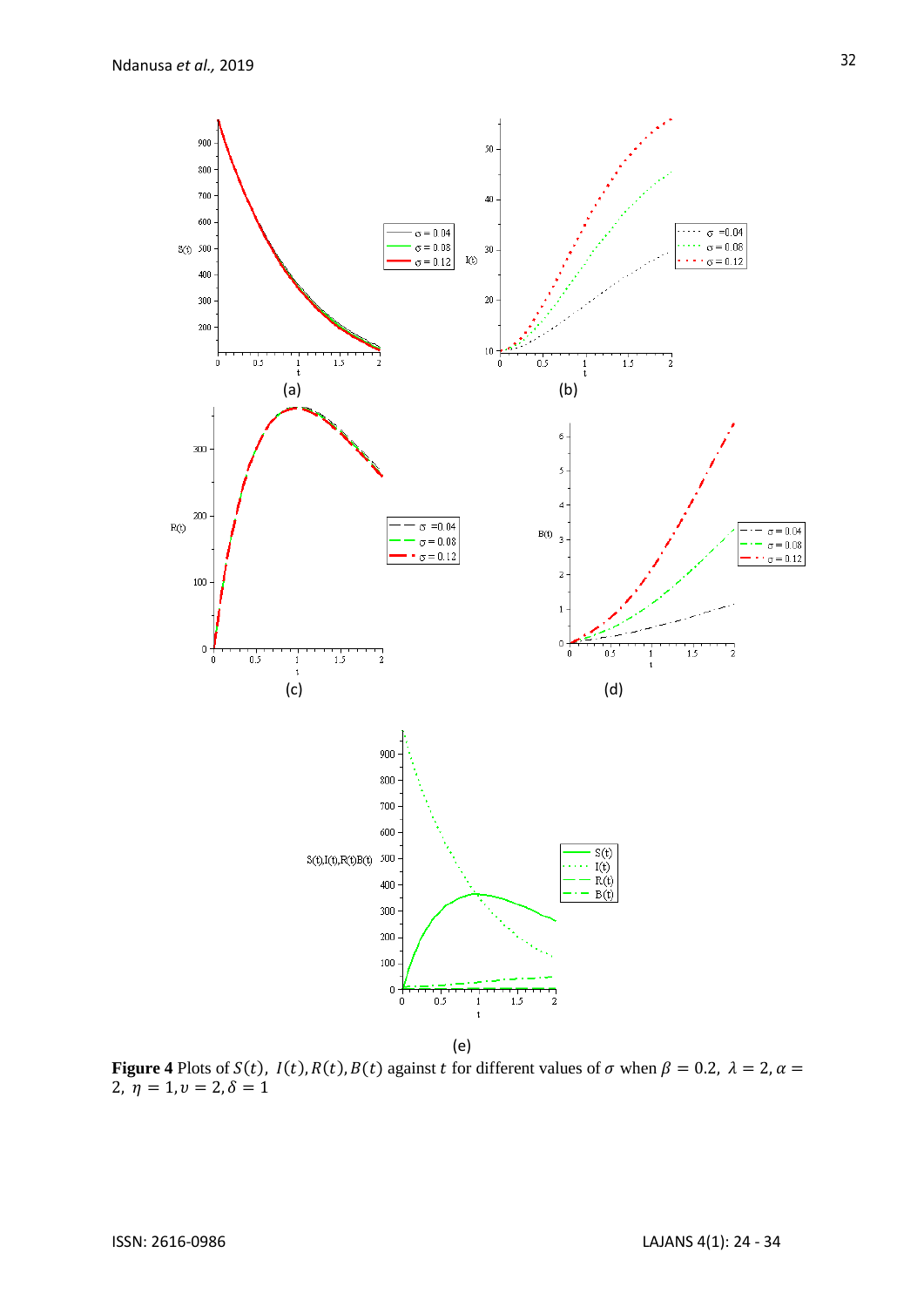The phase portrait of the system (6) presented in Figure 1  $(a - c)$  display the trajectory of the system, which give a very good understanding of the qualitative properties of the solutions even without solving. In Figure 2 (a) the number of susceptible human decreases as contact rate with contaminated water parameter  $\beta$  increases. Figure 2 (b) showed that the number of infected human increases as contact rate with contaminated water parameter  $\beta$  increases. While Figure 2 (c) indicates the number of recovered human increases and later decreases as contact rate with contaminated water parameter  $\beta$  increases. Figure 2 (d) showed that the concentration of toxigenic V. cholerae in water increases as contact rate with contaminated water parameter  $\beta$  increases. In Figure 2 (e), we see the interaction between the Susceptible, Infected and Recovered human and the concentration of toxigenic  $V$ . *cholerae* in water against t. Figures  $3(a) - (e)$  is interpreted thus: the number of susceptible human does not change much as *vibrios* death rate parameter  $\nu$  increases, the number of infected human decreases as *V*. *cholerae* death rate parameter increases, the number of recovered human increases as *vibrios* death rate parameter  $\nu$  increases, the concentration of toxigenic *V. cholerae* in water decreases as *vibrios* death rate parameter  $\nu$  increases, the interaction between the susceptible, infected and recovered human and the concentration of toxigenic  $V$ . *cholerae* in water against  $t$ , respectively. Similarly, the interpretation of Figures 4 (a) – (e) is made as follow: the number of susceptible human does not change much as the water treatment parameter  $\alpha$ increases, the number of infected human decreases as the water treatment parameter  $\alpha$ increases, the number of recovered human increases as the water treatment parameter  $\alpha$ increases, the concentration of toxigenic V. cholerae in water decreases as the water treatment parameter  $\alpha$  increases, the interaction between the Susceptible, Infected and Recovered human and the concentration of toxigenic *V. cholerae* in water against  $t$ , respectively.

And lastly, Figures 5 (a) – (e) showed that: the number of susceptible human decreases as the infected rate parameter  $\sigma$  increases, the number of infected human increases as the infected rate parameter  $\sigma$  increases, the number of recovered human increases as the infected rate parameter  $\sigma$  increases, the concentration of toxigenic V. cholerae in water Increases as the infected rate parameter  $\sigma$  increases, the interaction between the susceptible, infected and recovered human and the concentration of toxigenic V. cholerae in water against t, respectively.

# **CONCLUSION**

For the relationship between Susceptible,  $S(t)$ ), Infected,  $I(t)$ , recovered,  $R(t)$  and the concentration of toxigenic *V. cholerae* in water,  $B(t)$ , a linear stability analysis was presented. The governing parameters of the problem are the contact rate with contaminated water parameter,  $\beta$ , the water treatment parameter,  $\alpha$ , the infected rate parameter,  $\sigma$ , the  $vibrios$  death rate  $v$ . The computations were done numerically using the classical Runge Kutta scheme with a modified version of the Newton Raphson shooting method. The result obtained showed that the increment in contact rate with contaminated water parameter  $\beta$  and increment in the infected rate parameter  $\sigma$ increases the rate of infection and the concentration of toxigenic *V. cholerae* in water, while its increment decreases the susceptible and recovered rate. Similarly, as the water treatment parameter  $\alpha$  and the *vibrios*  $\theta$  death rate  $\nu$  increases, it increases the recovered and does not have much effect on the susceptible human, while it decreases the infected human and the concentration of toxigenic *V*. *cholerae* in water.

# **REFERENCES**

- Capasso, V. & Paveri-Fontana, S. L. (1979). A mathematical model for the 1973 cholera epidemic in the European Mediterranean region. *Revue d Epidemiologie et de Sante Publique*, 27(2): 121-32.
- Codeco, C. T. (2001). Endemic and epidemic dynamics of cholera: the role of the aquatic reservoir. *BMC Infectious Diseases, 1:1*. doi: 10.1186/1471-2334-1-1
- Hartley, D. M., Morris Jr, J.G. and Smith, D. L. (2006). Hyperinfectivity: a critical element in the ability of *v. cholera* to cause epidemics? *PLos MEDICINE,* 3: 63-69
- Pascual, M., Bouma, M. J. and Dobson, A. P. (2002). Cholera and climate: revisiting the